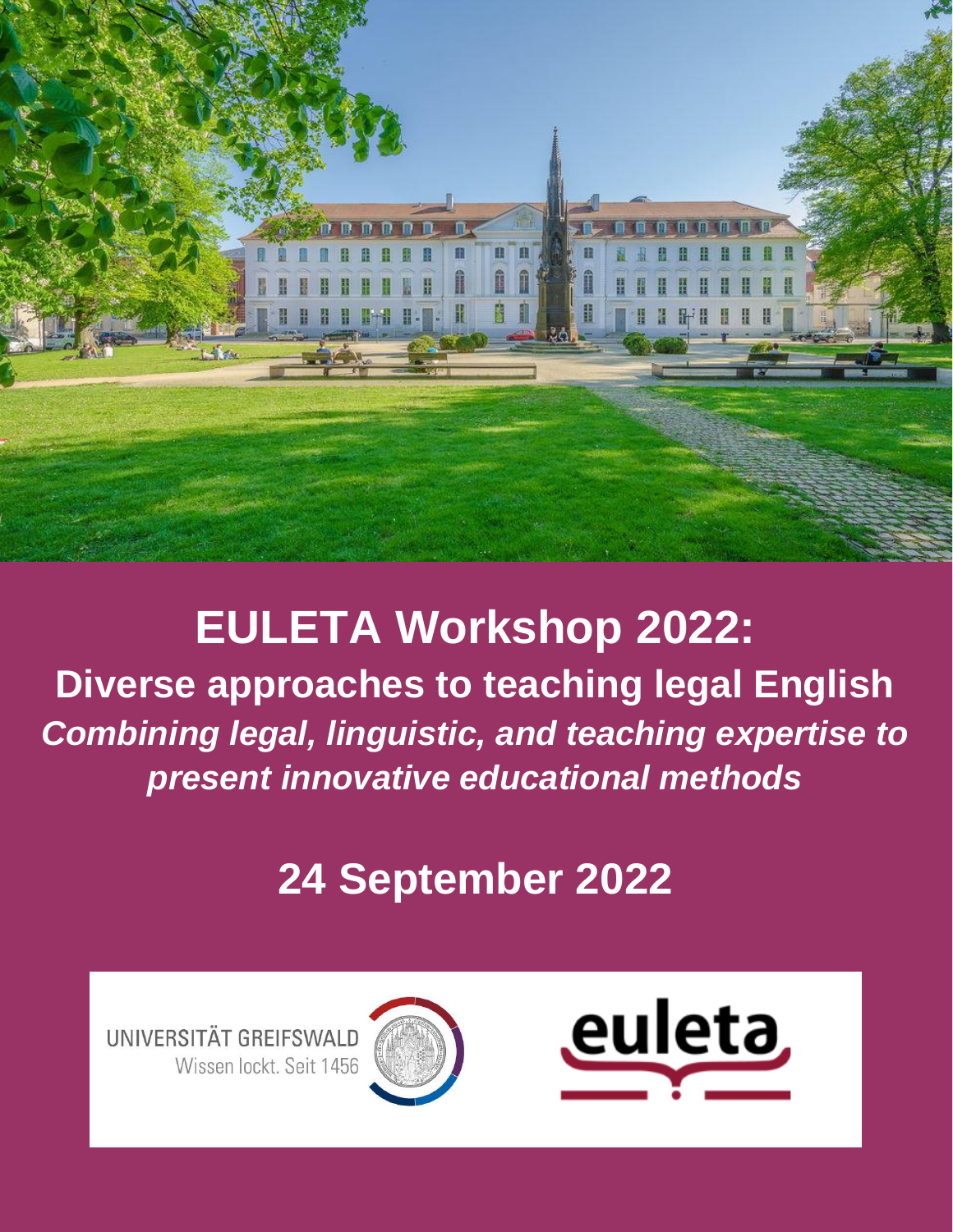## **EULETA WORKSHOP 2022**

### **Diverse approaches to teaching legal English**

**Co-organised by Greifswald University's Faculty of Law and Economics and EULETA** 

#### **PROGRAMME**

#### **FRIDAY 23 SEPTEMBER**

**9:00-18:00 Optional day trip to Hiddensee Island [\(register and pay separately\)](https://euleta.org/event-4822560)**  Meeting point: Rechts- und Staatswissenschaftliche Fakultät, Ernst-Lohmeyer-Platz 1, 17489 Greifswald

**19:00-21:00 Meet and greet at characteristic venue in Greifswald (cost of food and drinks not included in workshop ticket)** Venue: **[Brasserie Hermann](https://www.brasseriehermann.de/)**, Gützkower Straße 1, 17489 Greifswald

#### **SATURDAY 24 SEPTEMBER**

- **8.30 - 9.00 Registration** – Seminar Room 2.32, Ernst-Lohmeyer-Platz 3, 17489 Greifswald
- **9.00 - 9.45 Opening Address** – Lecture Theatre 2.33, Ernst Lohmeyer-Platz 3, 17489 **Greifswald**

#### **Workshop sessions**

|                   | <b>Session A</b><br>SR 2.30, Ernst-Lohmeyer-Platz 3,<br>17489 Greifswald                                                                                                       | <b>Session B</b><br>SR 2.31, Ernst-Lohmeyer-Platz 3, 17489<br>Greifswald                                                                                           |
|-------------------|--------------------------------------------------------------------------------------------------------------------------------------------------------------------------------|--------------------------------------------------------------------------------------------------------------------------------------------------------------------|
| $9:45 -$<br>10:30 | David Albert Best: Legal case studies<br>for practical group work, writing<br>practice and a live presentation:<br>Reflecting on self-reflection and peer-<br>to-peer feedback | Paulina Dwużnik: Legal English<br><b>Teaching in Action</b>                                                                                                        |
| 10:30<br>$-11:15$ | Alison Wiebalck: Getting a grip on<br>commas                                                                                                                                   | Barbora Chovancová and Štěpánka<br>Bilová: That's not relevant in your case:<br>teaching and testing the linguistic skill of<br>mediation in Legal English courses |
| 11:15             | Tea & coffee break                                                                                                                                                             |                                                                                                                                                                    |

**-11:45** SR 2.32, Ernst-Lohmeyer-Platz 3, 17489 Greifswald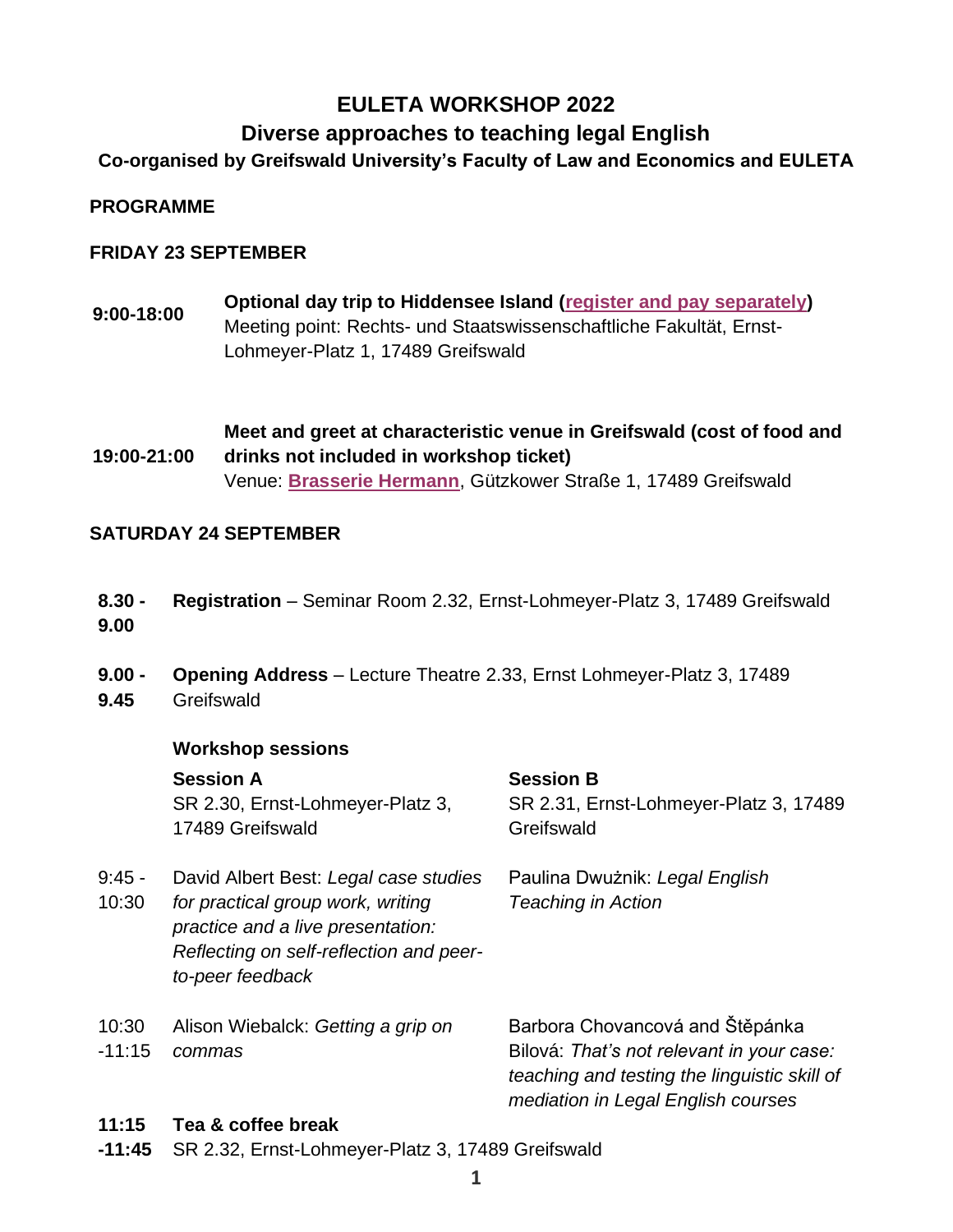- 11:45 Lecture Theatre 2.33, Ernst Lohmeyer-Platz 3, 17489
- -12:30

GreifswaldRound table: Practical workshop to discuss collaborations (Further details TBC)

**12:30 Lunch**

| $-13:30$ | SR 2.32 + SR 2.39, Ernst-Lohmeyer-Platz 3, 17489 Greifswald        |                                                                        |
|----------|--------------------------------------------------------------------|------------------------------------------------------------------------|
|          | <b>Session A</b>                                                   | <b>Session B</b>                                                       |
|          | SR 2.30, Ernst-Lohmeyer-Platz 3,<br>17489 Greifswald               | SR 2.31, Ernst-Lohmeyer-Platz 3, 17489<br>Greifswald                   |
| 13:45    | Patrick Mustu: Teaching Legal                                      | Susanna Kohonen: The Covid19                                           |
| $-14:30$ | English: Fallacies, Misconceptions<br>and Shortcomings             | Learning Curve: There and Back Again?                                  |
| 14:30    | Andrea Steiner: Damned if you do,                                  | Paulina Pietrzyk-Kowalec: Developing                                   |
| $-15:15$ | damned if you don't: The role of L1 in<br>teaching English for Law | Materials for Teaching Legal English with<br><b>Internet Resources</b> |

#### **15:15 Tea & coffee break**

**-15:45** SR 2.32, Ernst-Lohmeyer-Platz 3, 17489 Greifswald

| <b>Session A</b>                 | <b>Session B</b>                       |
|----------------------------------|----------------------------------------|
| SR 2.30, Ernst-Lohmeyer-Platz 3, | SR 2.31, Ernst-Lohmeyer-Platz 3, 17489 |
| 17489 Greifswald                 | Greifswald                             |

- 15:45 Richard Delaney: *Teaching the*
- -16:30 *judiciary - judicial cooperation at the EU level*

Hana Kallus: *Podcasting seen from a different angle. Practising skills for life in a legal classroom – developing student´s soft skills and legal English in international setting*

- 16:30 Lecture Theatre 2.33, Ernst Lohmeyer-Platz 3, 17489
- -17:15

Kateřina Chudová: *Escaping the Conventional: Teaching Legal English through Gamification*

#### **17:30 17:30-18:30 Closing addresses and EULETA AGM [venue]**

**-18:30** Lecture Theatre 2.33, Ernst Lohmeyer-Platz 3, 17489 Greifswald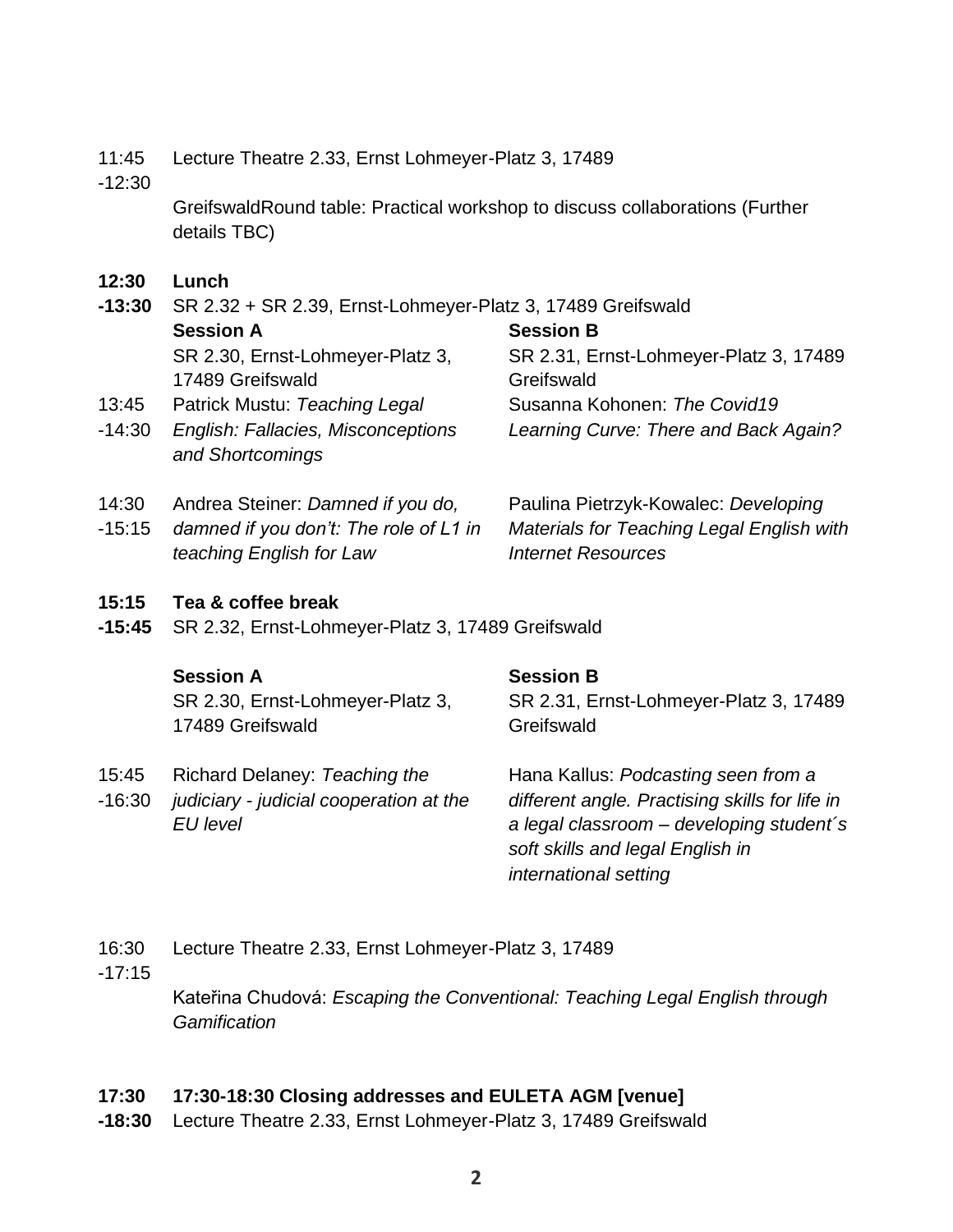#### **19:30 Workshop dinner**

**+** [Stoertebeker Braugasthaus,](https://www.stoertebeker-braugasthaus.de/) Markt 13, 17489 Greifswald

#### **SUNDAY 25 SEPTEMBER**

**10:00- Cultural activity - tour of Greifswald (cost included in workshop ticket)**

**12:00 (noon)** Meeting point: Rathaus/Markt (Town Hall / Market Square), 17489 Greifswald

#### **PRESENTATION ABSTRACTS & SPEAKER BIOS**

#### **TIME SLOT: 9:45 -10:30**



#### **David Albert BEST, Université libre de Bruxelles (Brussels, Belgium):** *Legal case studies for practical group work, writing practice and a live presentation: Reflecting on self-reflection and peer-to-peer feedback*

**Abstract:** The workshop will include:

- A) Overview of activities with students when I visited Masaryk University in December 2021:
	- Type of task/evaluation: Written Case note (1) and Live presentation (2)
	- Brief description: Written report in the form of a Case note (using template) on a selection of Legal Judgments from an English-language legal system or an International Court (where English is the language of the case), including a comparison with a similar or related case from participants' own jurisdictions, followed by a Live presentation of the material and short discussion
	- Carried out by: Groups of four students
	- Length/Time: Max. 3 pp. written + 12-minute oral presentation
- B) What the students did on the day (and how it went)
- C) Reflection: Peer-to-Peer Feedback and Self-Reflection (discussion among colleagues)
- D) Action: Drafting a Set of Guidelines (brainstorm and action among colleagues)

The idea is to come away from the workshop with a set of cross-disciplinary draft guidelines for students on:

- A) How to constructively give peer-to-peer feedback and
- B) How to constructively "self-reflect",

with regard to performance in tasks.

**Bio:** I am a lecturer in English for specific purposes, especially Legal English, at the Université libre de Bruxelles and am head of the English department at that University's language centre. I am interested in multilingualism, language rights, comparative law, and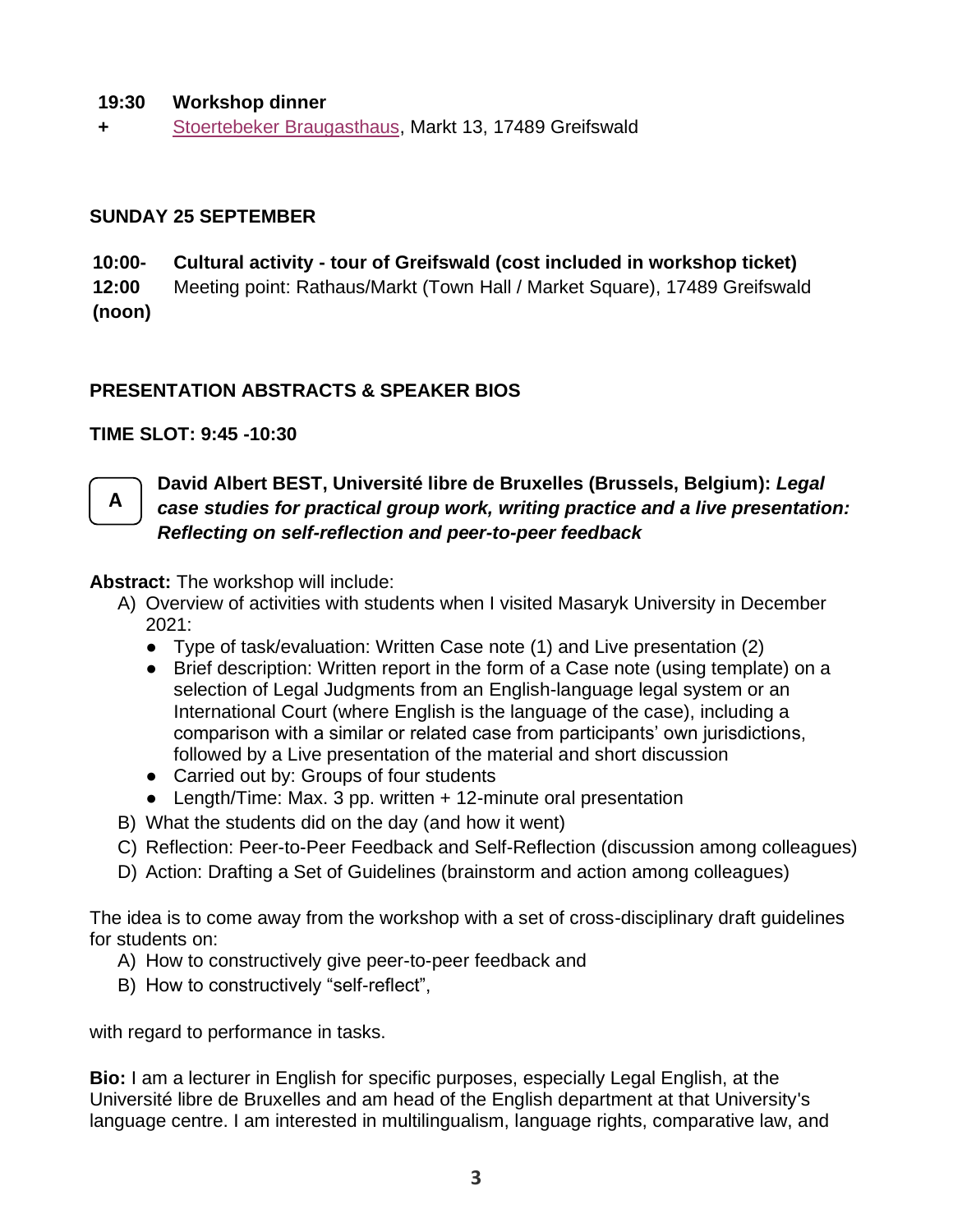pursuing authentic and "useful" tasks with learners, such as cross-border team work and group visits to legal institutions.

### **Paulina Dwużnik, University of Warsaw:** *Legal English Teaching in Action*

**Abstract:** The aim of the presentation is to explain the theoretical foundations of action-based teaching as well as to give examples of written interaction and mediation tasks in teaching legal English.

The presenter will define what interaction and written mediation are and say which interaction and mediation activities are most often performed by lawyers. Typical written interaction and mediation activities and strategies specific to legal language will also be characterized. Then, the author will present examples of practical tasks aimed at developing the skills of interaction and mediation.

The presenter will show results of a study based on a questionnaire regarding language needs analysis, conducted in classes with practicing lawyers at the Open University of the University of Warsaw as well as interviews with law students at the Kozminski University in Warsaw.

**Bio:** Paulina Dwużnik is a graduate of the Faculty of Applied Linguistics and Postgraduate Interdisciplinary Studies for Legal and Court Translators as well as a lecturer at the Kozminski University and the Open University at the University of Warsaw. She teaches legal language to law students and practicing lawyers. She is also a PhD student at the Faculty of Applied Linguistics at the University of Warsaw. In her academic work, she deals with the development of interaction and written mediation skills in teaching legal English. From 2020, a member of the Austrian Association of Legal Linguistics.

#### **TIME SLOT: 10:30 - 11:15**



**B**

#### **Alison Wiebalck, Independent trainer, Zurich, Switzerland:** *Getting a grip on commas*

**Abstract:** Lawyers write. Yet rare is the lawyer who has been taught *how* to write. This applies equally to lawyers who do not have English as a first language and to those who do. In the course of my career teaching writing skills to lawyers whose first language is not English, a number of language-related issues arise regularly. One of these relates to the use of commas. This practical workshop aims to demonstrate a way of teaching lawyers how to use commas with [a little more] confidence.

**Bio:** With an academic background in both linguistics (MA in Applied Linguistics) and the law (doctorate in law), Alison has been coaching legal professionals in legal English for nearly 20 years. And is still learning.

## **B**

**Barbora Chovancová and Štěpánka Bilová, Masaryk University Language Centre:** *That's not relevant in your case: teaching and testing the linguistic skill of mediation in Legal English courses*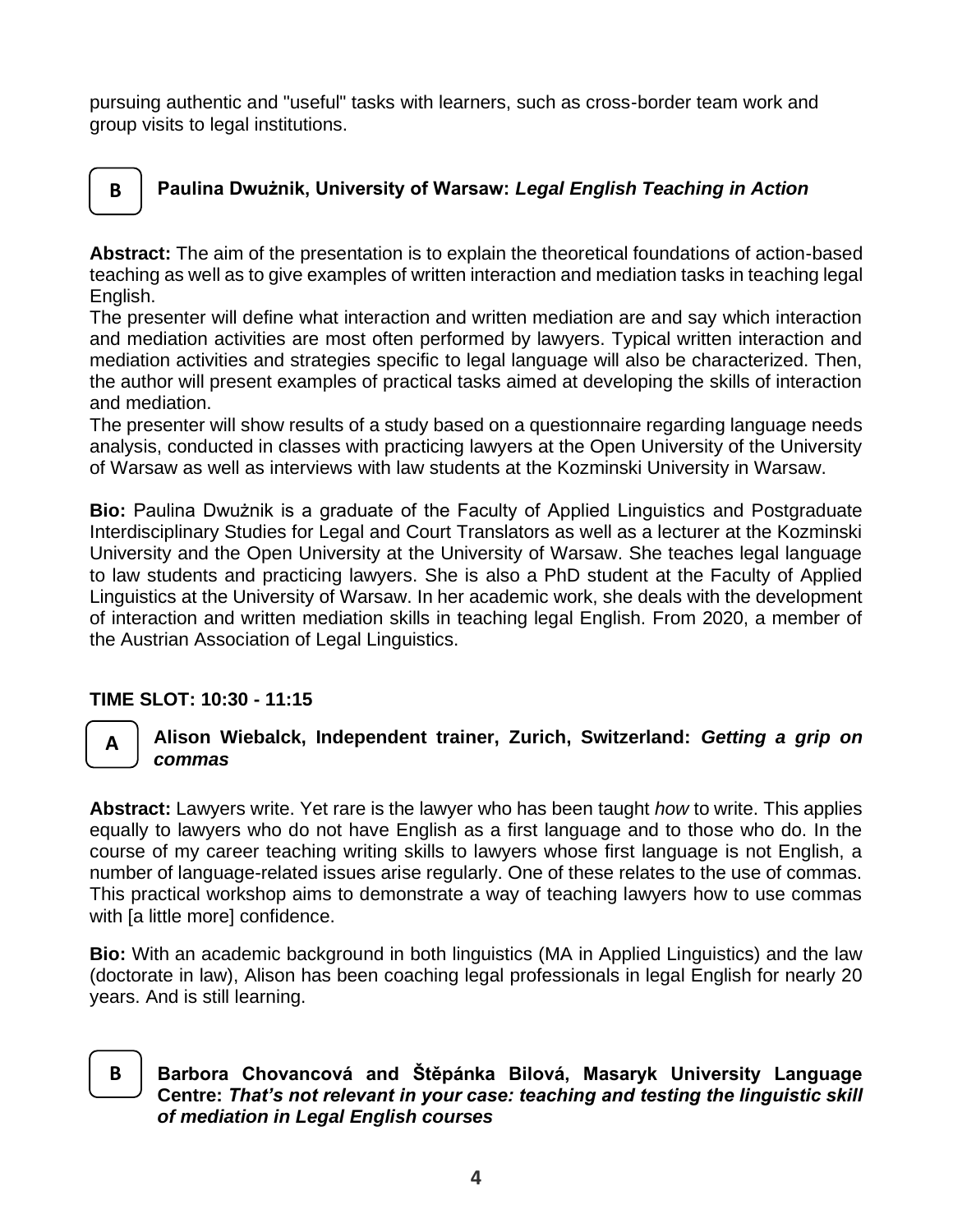**Abstract:** Effective communication with lay audiences should be an essential part of any lawyer's skill set, and due to this fact, it is our goal, as legal English teachers, to train our students in it. Linguistic mediation has become a buzz word among foreign language professionals, and rightly so, as it helps bridge differences between professionals and nonprofessionals. Needless to say, many of us have designed mediation activities tailor-made to our specific Legal English contexts and learners.

The question that arises, especially for those of us working at universities, is how to evaluate and maybe even mark mediation activities. The range of texts students produce varies greatly and it makes it difficult to objectively and fairly assess, especially as utterances such as "that's not relevant in your case" instead of the expected explanation, may be appropriate.

In this workshop, several different types of mediation activities made for Law undergraduates will be shown and the participants will be invited to share their views on grading them before our own marking scales will be shown and discussed.

**Bio:** Barbora Chovancova and Stepanka Bilova are both teachers of English for Lawyers at Masaryk University Language Centre in Brno, Czech Republic, and they take pride in writing their own materials for their students. Recently, together with their other colleagues from the department, they have published a book of texts and accompanying activities entitled Pravnicka anglictina (Legal English) aimed at Czech lawyers, law students, translators and other professions with vested interest in the language of law.

#### **TIME SLOT: 11:45-12:30**

#### **Round table: Practical workshop to discuss collaborations (Further details TBC)**

#### **TIME SLOT: 13:45-14:30**

## **A**

#### **Patrick Mustu, Independent trainer:** *Teaching Legal English: Fallacies, Misconceptions and Shortcomings*

**Abstract:** My workshop will address problems arising when teaching legal practitioners. Most materials are written by common-law trained authors, but they are mostly used by trainers working in civil-law countries. Trainers need to familiarise themselves with subjects and concepts of the jurisdiction they teach in, and they have to provide tools that enable their learners to explain national concepts. To do so, they need to develop supplementary materials that are relevant and appealing. I will discuss shortcomings of existing course books and demonstrate how reading materials and tasks can be tailored to learners' needs.

**Bio:** Patrick is a lawyer, language trainer, translator, writer and examiner based in Düsseldorf, Germany. Called to the Bar in 2002, he has been practising in contract, social and family law for twenty years. He focuses on providing in-company training to lawyers, paralegals and accountants, but he also has extensive teaching experience with universities and institutes of higher education. Patrick writes for Germany's leading magazine for paralegals, and he is the author of "Realizing claims in Germany" (2009), "English for Insolvency" (2009) and "English for Tax Professionals" (2012).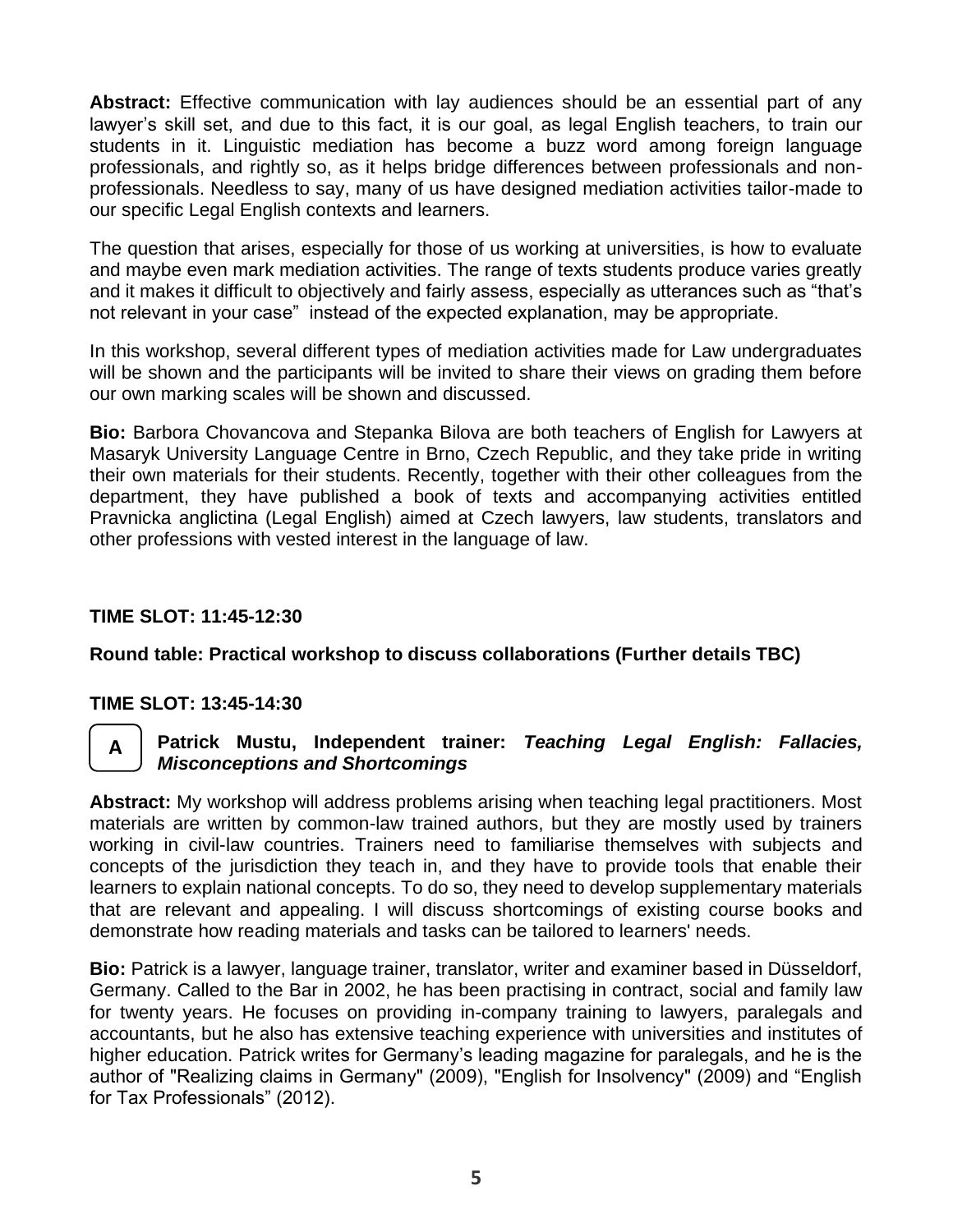#### **Susanna Kohonen, University of Eastern Finland:** *The Covid19 Learning Curve: There and Back Again?*  **B**

**Abstract:** In March 2021, I wrote in Times Higher Education THE Campus:

"The pivot to remote digital teaching and associated concerns about how to prevent students cheating online have proven a wonderful blessing in disguise". I call it a blessing in disguise because it has forced and is still forcing critical reflection upon three crucial points.

First, our understanding of what learning is all about; second, our understanding of what assessing and evaluating learning is all about; and third, our understanding of what teacher-student, studentstudent, teacher-teacher relationships and communities are all about.

However, these three points are not just something that we needed to reflect on once, at the onset of the pandemic and the lockdowns. I wholeheartedly promote continuous critical reflection as key to develop our methods, tools, and practices.

In this presentation, I will discuss these three points and how through critical reflection of our own praxis we can all keep developing our teaching, guidance, and training habits. Developing our EdTech solutions or working on our digital pedagogy options requires more than just the "right tool" or the "best platform" - it requires a holistic approach to human encounters.

**Bio:** Lecturer in Academic and Legal English since 2004 at the University of Eastern Finland, with a PhD in Foreign Languages and Applied Linguistics, a Teaching Qualification and a Drama Pedagogue Qualification, I teach between 60 to a 100 Law students a year in my blended learning and fully online courses. Since January 2021, I have also worked in a University of Eastern Finland team that develops pedagogical practices both in blended, faceto-face, hybrid or hyflex, as well as fully online courses.

#### **TIME SLOT: 14:30-15:15**

# **A**

#### **Andrea Steiner, Independent trainer:***Damned if you do, damned if you don't: The role of L1 in teaching English for Law*

**Abstract:** While communicative language teaching (CLT) has gained much ground in the teaching of English for Law, the place of learners' native languages still seems controversial: Can the principle of "teaching English in English" really work when it comes to conveyancing, company formation or civil procedure?

I will argue that indeed it can – but only up to a point. For legal practitioners, (their own) language is their primary working tool, and their greatest challenge is to deal with concepts of (their own) national law (manifested, for example, in German terminology) in a language that has no terms for many of these concepts.

Therefore, while a robust policy of "English only" is instrumental to successful learning in the legal English classroom, strategic doses of L1 can be highly effective in getting learners where they want to be, i.e. in a position where they can communicate their specific legal content in English.

I will show practical examples of how this can work for the purposes of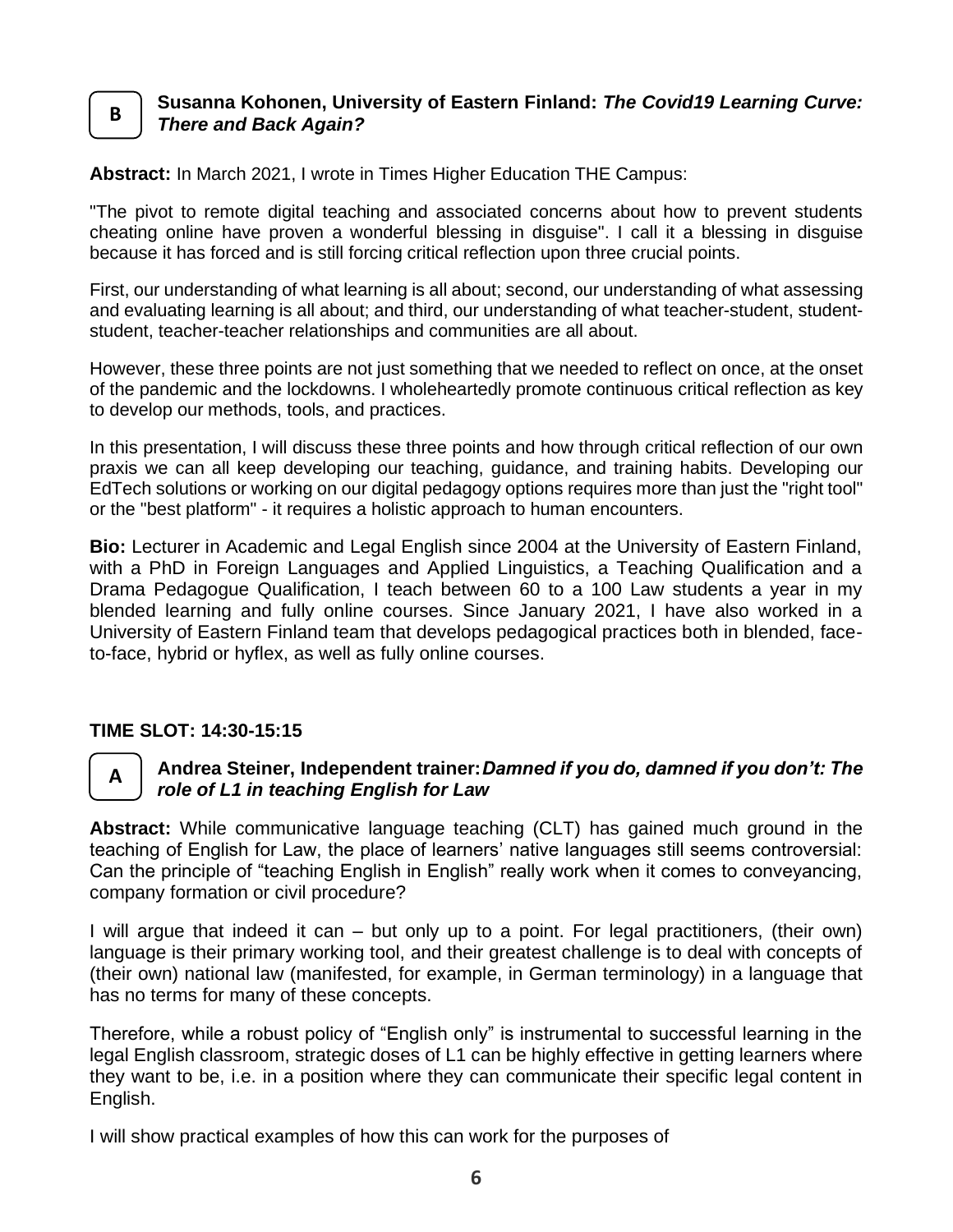- targeted vocabulary building,
- meaningful communication skills practice, and
- $\bullet$  enabling learners to bridge the L1-L2 gap in their daily work  $-$

without, however, throwing us back to the Dark Age of the "grammar and translation" method of language teaching.

**Bio:** Andrea Steiner is a self-employed trainer based in Vienna, specialising in English for law, government and public administration, as well as professional communication skills. She has been teaching English for specific purposes for 30 years and has also worked as a university lecturer, teacher trainer, teacher of German as a foreign language, eLearning author and content designer. Her degrees are in English and German studies, translation, and linguistics. She is currently studying law.

# **B**

#### **Paulina Pietrzyk-Kowalec, WSB Warsaw:** *Developing Materials for Teaching Legal English with Internet Resources*

**Abstract:** This presentation presents the topic of the advance of technology and the Internet becoming more and more crucial in language teaching and learning. What is more, the importance of Legal English vocabulary and the Internet use in English language teaching should be described. On the basis of these two focuses regarding teaching Legal English, this study aims at depicting how the materials including LE vocabulary could be prepared and taught with the Internet use. For this purpose, the presentation is to conduct research concerning the role of LE vocabulary mastery for the learners of English as a Foreign Language (EFL) and the purpose of using the Internet for teaching LE vocabulary. Additionally, this presentation puts the emphasis on some Internet resources providing teachers and learners with LE vocabulary. Finally, a sample of developing materials for teaching LE vocabulary with the Internet use is presented during the workshops in order to inspire Legal English teachers. Key words: Internet, Internet Resources, Legal English, Legal English Vocabulary.

**Bio:** I have an MA in English Philology and graduated from MCSU in Lublin, Poland. I have been an English teacher for 18 years. I combine my work as a university lecturer at WSB (vocational languages and Marketing Strategies), Warsaw, Poland with being a methodologist and a president of a language school in Poland. Apart from teaching general English, I am a coach of vocational English, for example Business English, Legal English, Medical English, English for Engineering, IT, etc. What is more, I am a translator of scientific articles and books. I am a trainer and a translator of Legal English. I prepare my clients for TOLES and I cooperate with many legal practitioners.

#### **TIME SLOT: 15:45-16:30**



#### **Richard Delaney, Delaney & Dallmann Legal Linguists PartG:** *Teaching the judiciary - judicial cooperation at the EU level*

**Abstract:** The European Judicial Training Network runs specialised language courses for lawyers from across the EU to foster judicial cooperation in a variety of areas. How are these courses taught, what is the focus, and how can this help judges in their everyday work?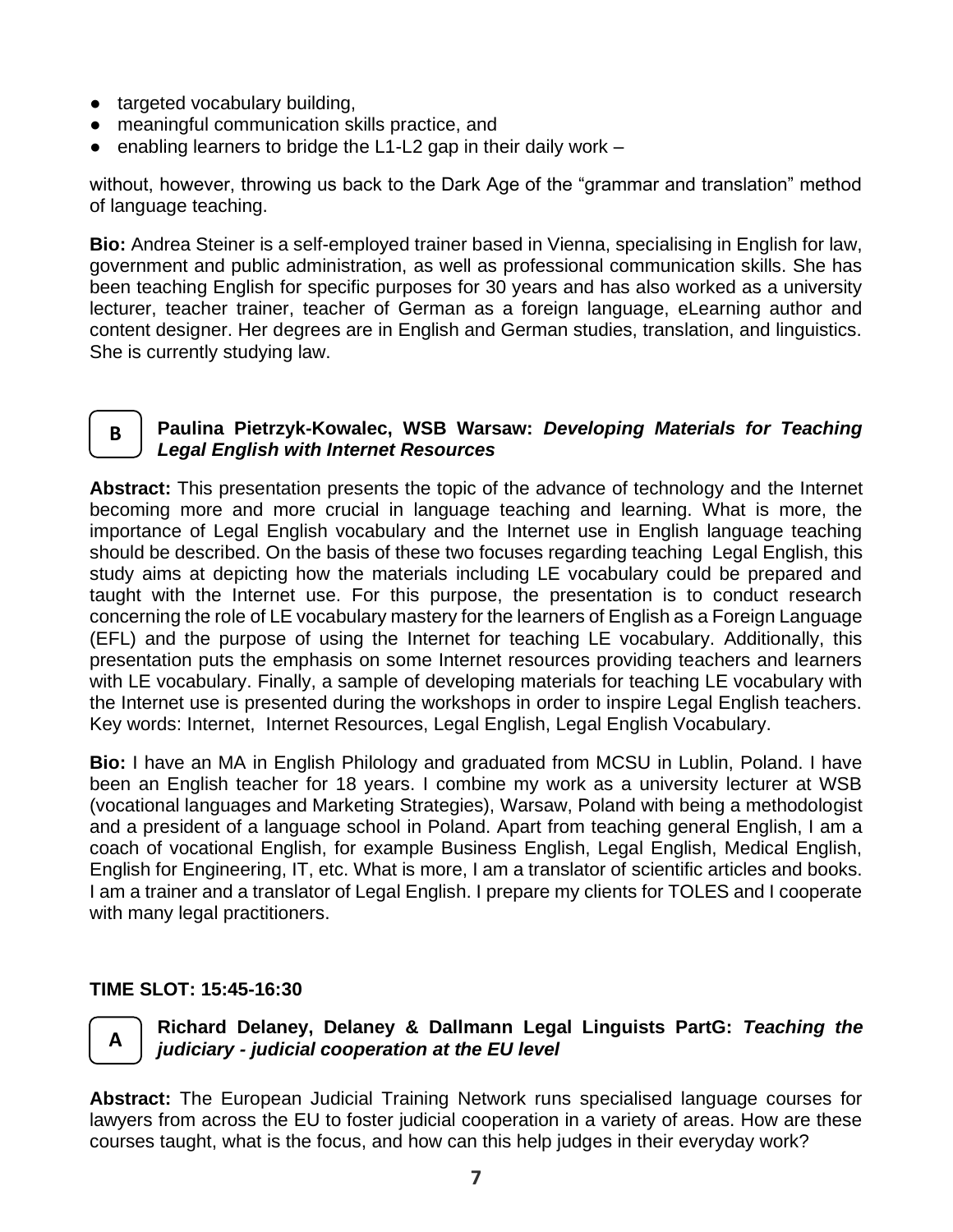**Bio:** Richard Delaney trained as a Barrister in England, worked as a lawyer in Germany and England, as a lecturer in legal translation at City University London. He is a managing partner of Delaney & Dallmann Legal Linguists PartG, who are a provider of specialised legal translation services and seminars on legal translation and legal language. As part of this, he works as a language expert for English and German for the European Judicial Training Network.

In addition to being a EULETA member, he is a Fellow of the Chartered Institute of Linguists, a member of the German-British Jurists Association, and a certified expert for translation and language services with the German Association of Professional Experts.

#### **Hana Kallus, Faculty of Law, Masaryk University, Brno, Czech Republic:**  *Podcasting seen from a different angle. Practising skills for life in a legal classroom – developing student´s soft skills and legal English in international setting* **B**

**Abstract:** Legal work has substantially changed over the years, which is reflected in teaching legal disciplines as well as legal English. Students need to be equipped for team work, international cooperation, effective use of technology and good communication.

Our positive experience with international videoconferencing led us to using other social media and technology for synchronous and asynchronous work.

In the workshop, we will share various approaches to creating podcasts in the classroom, where students are given a lot of freedom in terms of forming international teams, agreeing on a topic, distribution of work, communication and preparation of the final product – a podcast on a legal topic. Students from two cultures, no matter how close, gain hands-on experience with time management, leadership and teamwork, they also acquire new technical skills from real professionals in the field (e.g. Louise Kulbicki) and the art of giving each other meaningful feedback.

The presentation will also include students´ reflection at the end of the course, in which they frequently described their positive as well as negative experience, their insecurities, frustration and expectations. Presenters will be ready to share their individual experience and describe the steps taken.

**Bio:** Legal English team present at Euleta workshop: Hana Kallus, Štěpánka Bilová, Barbora Chovancová and Kateřina Chudová

Hana Kallus is a legal English teacher and teacher trainer specializing in teaching soft skills and using the linguistic analysis in teaching legal English

#### **TIME SLOT: 16:30-17:15**



#### **Kateřina Chudová, Masaryk University:** *Escaping the Conventional: Teaching Legal English through Gamification*

**Abstract:** Memory is a fascinating faculty and as language teachers, we should be able to understand how it works, how to stimulate it and how to use it to the maximum when learning a language. I believe that using games in class has a positive effect on memory and helps